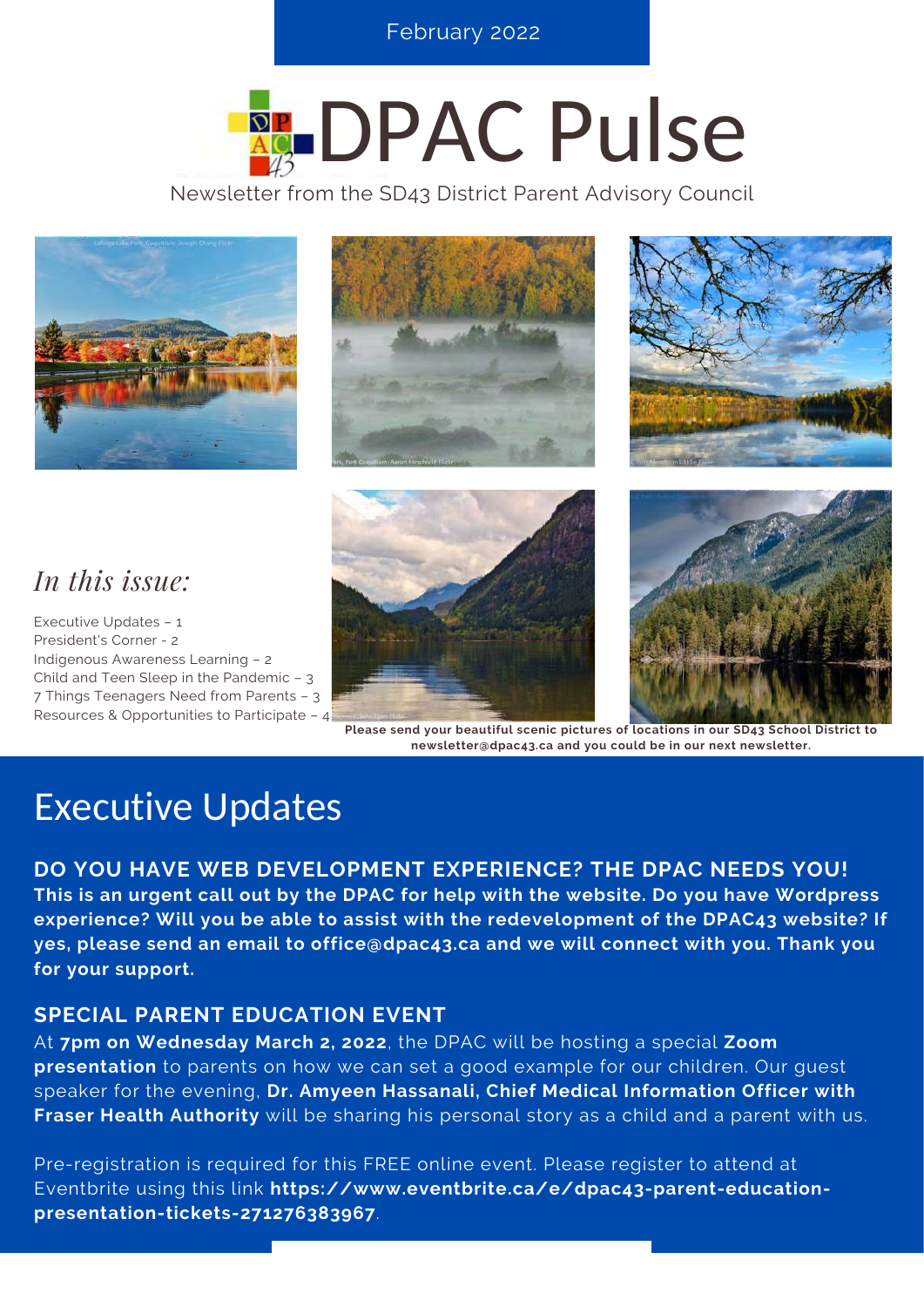### President's Corner by Marvin Klasser

As we come to the end of February, and the lifting of many of the recent COVID-19 restrictions, it seems we can all take a breath of fresh air as we re-evaluate how we move forward as Parent representatives in our school system. This includes a number of important thoughts about our future.

First, although we have seen an increasing number of parents attending our PAC and DPAC meetings through online platforms, there are many good reasons to return to inperson meetings.The ability to come together and learn, meet other parents with similar concerns, and share those conversations that develop organically when people meet in person are only some of the benefits. Of course, we don't want to lose the participation of those that are unable to attend in person.Scheduling, family time and



health concerns are just a few of the reasons that attending online is the preferred choice for some parents. There will be some challenges, but DPAC hopes that we will be able to provide a hybrid meeting option later this spring. We would encourage PACs to explore options that will be best for their particular groups and situations.

Second, as we do each year, we have to work on succession planning. In addition to the standard ending of leadership terms and changing of schools, the past two years have been challenging for all PAC volunteers as many parents are finding that their volunteer time with their PAC has turned from an enjoyable activity to a stressful second job. As people are moving on, we need to find the leaders amongst us that can help bring new energy to our organizations at all levels including PAC, DPAC and BCCPAC. If you've been interested in a position, please consider it now. **Nominations to the PAC and DPAC can be made at their AGM meetings, while the BCCPAC deadline for nominations is February 28.**

Finally, keeping in mind the need for renewal of Parent Advisory Councils at all governance levels, this fall will be the municipal election for city councils and school boards. In my view, there is no more important role in the democratic process than participation in your own community, be that by volunteering, voting or running for elected office. If you've been contemplating the way your education system is working, maybe it's time to start planning your campaign for school trustee.

### Indigenous Awareness Learning February 23rd DPAC Parent Education Event



One of the objectives of SD43's [Directions 2025](https://www.sd43.bc.ca/Board/Vision/Documents/Directions2025.pdf) Strategic Goal #1 is to instill understanding of First Peoples Principles of Learning and Indigenous Technology History. In furtherance of this objective, DPAC43 has invited Stephanie Maki, SD43's new District Principal of Indigenous Education to share some tips on Indigenous Awareness at our February Parent Education Night.

Stephanie has previously been an Indigenous Academic Support Teacher and Indigenous Secondary Resource Teacher at School District #44. She holds a Master of Education in Leadership with specialization in Indigenous Education and has 25 years experience in teaching K-12 and administration at the Vice Principal level.

Stephanie has previously presented at Indspire: the National Gathering for Indigenous Education, various school districts and at the National Indian Education Association

Conference in the USA. In addition, Stephanie has contributed to many curriculum initiatives including co-authoring [materials for the National Film Board of Canada, Pearson Inquiring Minds: First Peoples and European Contact and](http://www.pearsoncanada.ca/school/inquiringminds/index.html) [Global Issues and Governance. She also has a published chapter in Learning, Knowing, Sharing: Celebrating Successes](https://educ.ubc.ca/learning-knowing-sharing-celebrating-successes-in-k-12-aboriginal-education-in-british-columbia/) in K-12 Aboriginal Education in British Columbia.

The virtual presentation will be held on **Zoom at 7 pm on Wednesday February 23, 2022**. Please come out to learn how you can actively contribute to Truth and Reconciliation in our community.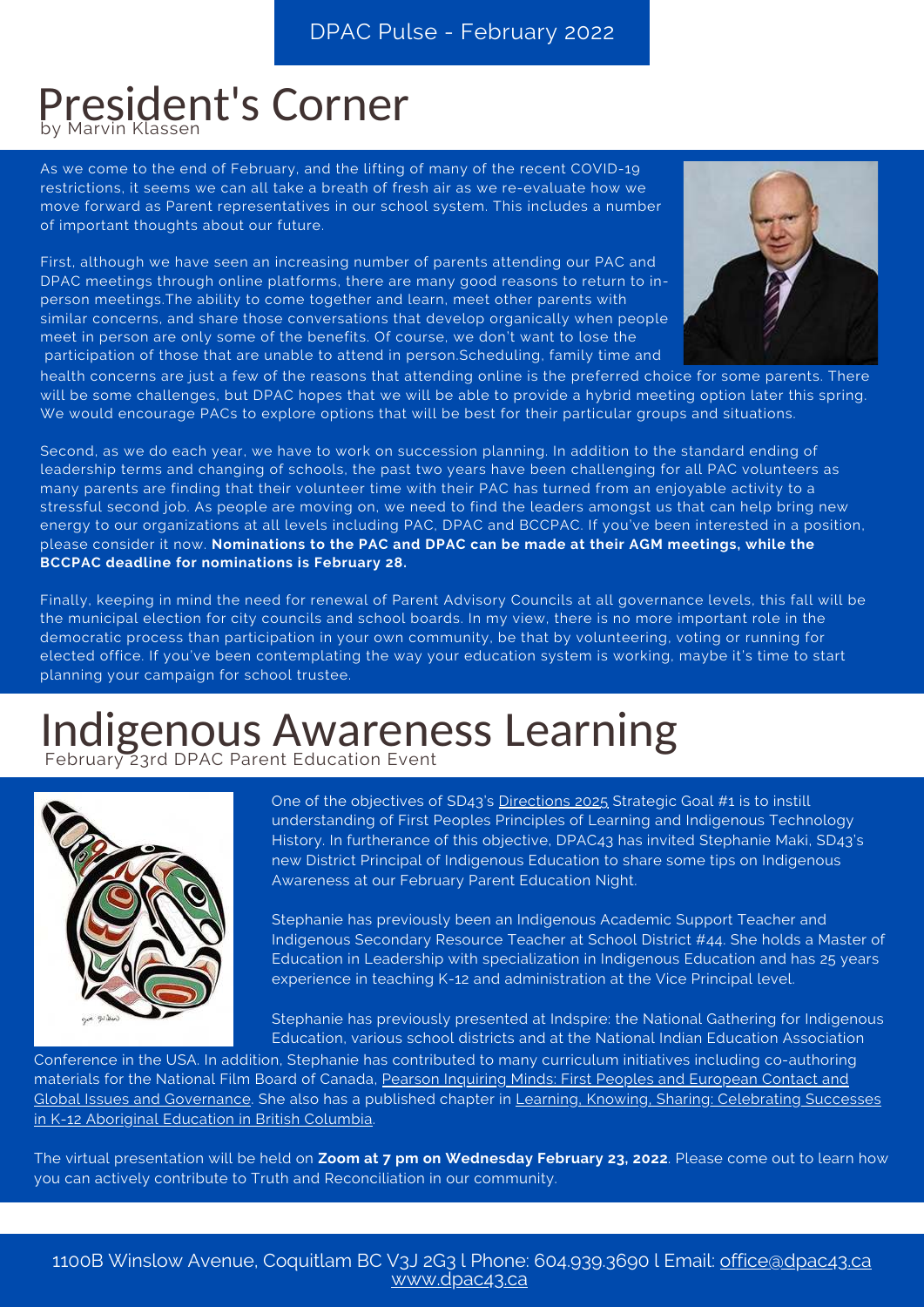### Child and Teen Sleep in the Pandemic

Adapted from the Healthy Schools BC February 2022 Newsletter

**"Adequate sleep and daytime schedules may be linked to resilience, a valuable asset for children and adolescents in these difficult times. Now is the time to reinforce good sleep habits, along with good nutrition and regular physical activity, to best empower children and adolescents to navigate the "brave new world" of online and hybrid schooling, boosting their resilience as they encounter social and economic stressors beyond their control."**

The pandemic has dealth a blow to our carefully set schedules and this has affected our children's sleep patterns. A study published in the April 2021 edition of the Journal of Clinical Sleep Medicine explains how the pandemic has altered daily schedules, schooling, and extracurricular activities leading to negative impacts on the sleep-wake cycles of our children. According to the sleep professionals that conducted the study, parents can adopt some strategies to help their children improve their sleep quality despite the disruptions of the pandemic. Some of their suggested strategies include maintaining household routines and avoiding excessive pandemic-related media coverage which has been shown to contribute to worsening sleep quality.

To learn more about the study, visit [jcsm.aasm.org.](https://jcsm.aasm.org/doi/full/10.5664/jcsm.9122)

# 7 Things Teenagers Need from Parents

A Psychology Today Article Adapted from the BCCPAC February 2022 Newsletter

#### **"...I know that being a parent is really hard. Sometimes you probably wonder why you did it. But I'll get better. I promise. I'll get older and we'll enjoy each other again. Until then, understand that I appreciate you. "I may not say it often, but still I love you."**

One of the deepest desires of every parent is to understand their children and support them through life. For many families, this desire is severely tested during the teenage years. This Psychology Today article shared by the BCCPAC highlights seven things teenagers say their parents can do to support them in their teen years:

- **1. Give me space.** Don't come in my room, corner me, or make demands. I don't have any answers. I need to be alone. I need space.
- **2. Don't yell at me.** I can't stand it. When you yell, I feel worse about myself. I feel unloved. I feel like I am your biggest disappointment.
- **3. Take my electronics away.** I can't put my phone down; I try, but I just can't. I know it's devouring all my time, but I can't help myself; I need you to set limits on technology. Please. I will fight you, but it's what I need.
- **4. Bring me someplace quiet.** I say I don't want anything to do with you but if you could bring me somewhere we could walk together and not argue, I think I would like that. Even if we don't speak, I will feel comforted.
- **5. Stop spoiling me.** Stop giving me everything I want. I want to earn things, It helps me feel grown-up. I want to learn how to save money, spend money, share money.
- **6. Find me someone to talk to.** I need an adult who isn't you to admire, someone I want to be like, a person who believes in me, and who understands me. A mentor, a counselor, [a therapist.](https://www.psychologytoday.com/us/therapists?search=)..anyone who can give me hope when I have too little for myself.
- **7. Tell me that you love me.** I pretend not to care. But I really need to hear you say the words, 'I love you.' Even though I'm making your life hell, I still need to feel loved. Especially by you.

To read the complete article, click [here.](https://www.psychologytoday.com/us/blog/when-kids-call-the-shots/201801/7-things-teenagers-desperately-need-adults-understand?fbclid=IwAR26lpJUAgjHwMX1aentz-FiM-nDZ73yCexf5EJGuVtwiQu9IHiRPoo3WIM)